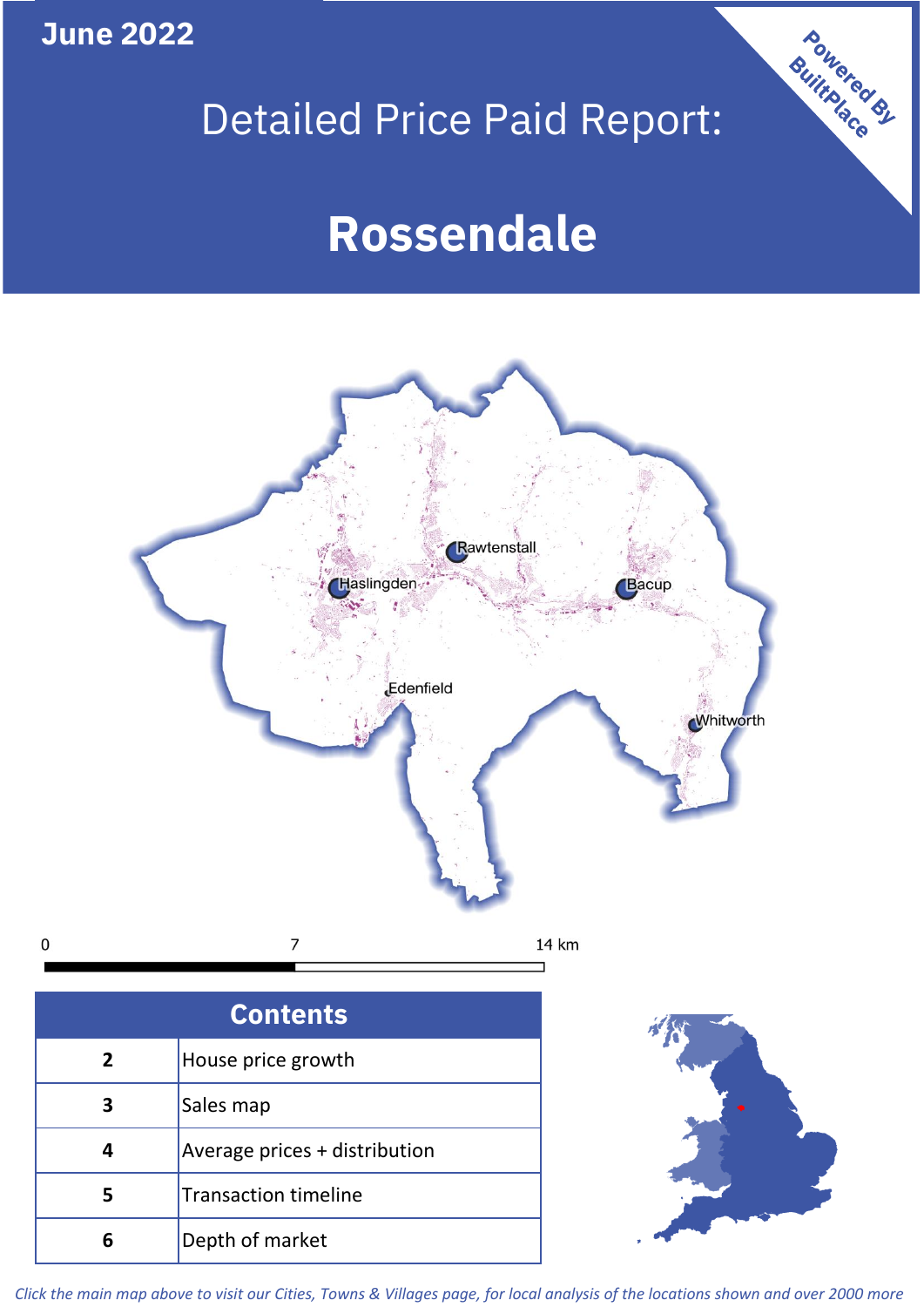## **Headline Data**

|                     | <b>Current level</b> | 3 month | <b>Annual</b> | 5 year  | 10 year |
|---------------------|----------------------|---------|---------------|---------|---------|
| <b>House prices</b> | £184,579             | 0.6%    | 7.9%          | 44.3%   | 54.9%   |
| <b>Transactions</b> | 1,254                | $-6.1%$ | 17.0%         | $-5.0%$ | 79.9%   |

# **House Price Growth (April 2022 data)**

#### *Annual Change in House Prices*



House prices in Rossendale grew by 7.9% in the 12 months to April 2022 (based on 3-month smoothed data). By comparison national house prices grew by 10.7% and prices in the North West grew by 11.0% over the same period.

Rossendale house prices are now 37.3% above their previous peak in 2007, compared to +36.0% for the North West and +52.9% across England.



#### *Year-To-Date Change in House Prices, December to April*

Local prices have grown by 0.1% in 2022 so far, compared to growth of 7.2% over the same period last year.

#### *Source: OS OpenData; UK House Price Index (Contains HM Land Registry data © Crown copyright)*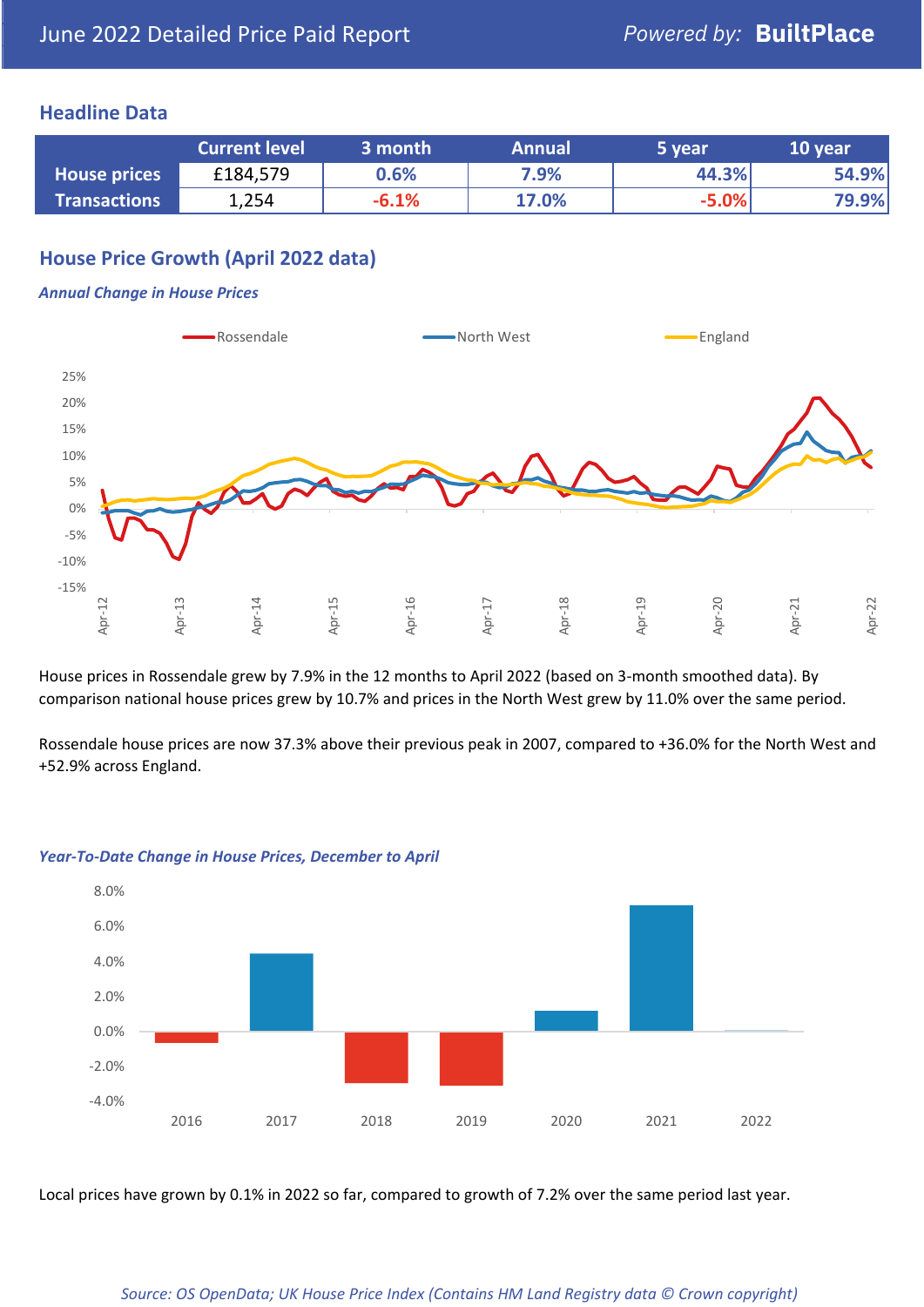# **House Price Map**

## *12 months to April 2022*



*Each point is one postcode, coloured by the average value relative to all sales in this local authority (price bands are LA-specific quintiles).*

# **Map Key**

| Min      | <b>Max</b> |                            |
|----------|------------|----------------------------|
| Up to    | £104,000   | 1st quintile / lowest 20%  |
| £104,000 | £138,000   | 2nd quintile               |
| £138,000 | £177,000   | 3rd quintile               |
| £177,000 | £256,000   | 4th quintile               |
| £256,000 | and over   | 5th quintile / highest 20% |
|          |            |                            |

## *Source: OS OpenData; UK House Price Index (Contains HM Land Registry data © Crown copyright)*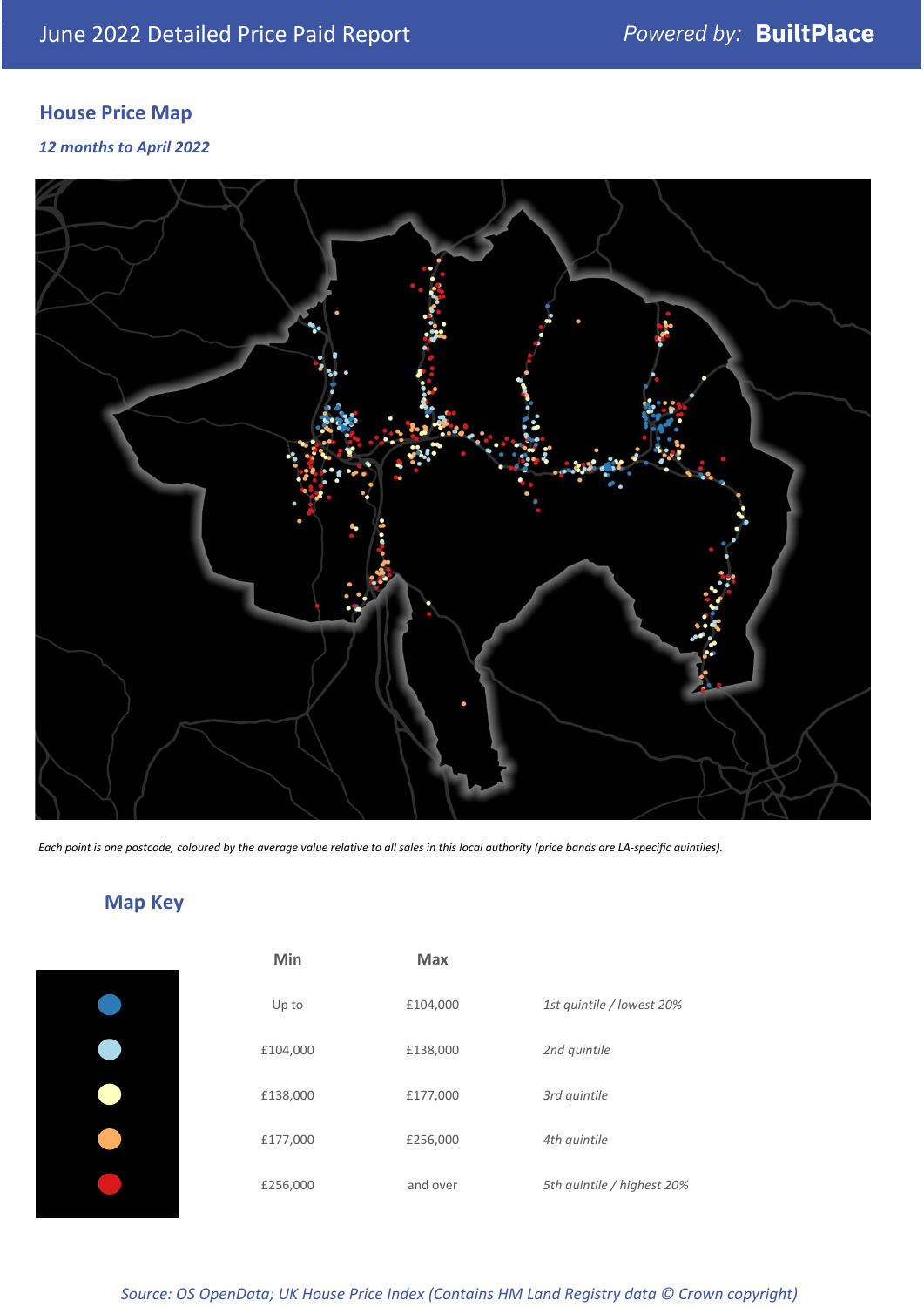# **Average House Price by Property Type**

## *12 months to April 2022*



|                 | <b>New</b>           | <b>Second hand</b> |  |
|-----------------|----------------------|--------------------|--|
| <b>Flat</b>     | No recorded<br>sales | £145,118           |  |
| <b>Terraced</b> | No recorded<br>sales | £135,908           |  |
| Semi-detached   | £180,995             | £199,036           |  |
| <b>Detached</b> | No recorded<br>sales | £356,572           |  |

## **House Price Distribution by Year**

*All properties, by price band and calendar year (2020 = year to date)*

|                    | 1997 | 2002 | 2007 | 2012 | 2017 | 2019 | 2020 |
|--------------------|------|------|------|------|------|------|------|
| <b>Under £100k</b> | 92%  | 83%  | 40%  | 47%  | 34%  | 18%  | 23%  |
| £100-200k          | 7%   | 15%  | 47%  | 40%  | 44%  | 47%  | 46%  |
| E200-300k          | 0%   | 2%   | 10%  | 10%  | 16%  | 21%  | 19%  |
| £300-400k          | 0%   | 0%   | 2%   | 2%   | 4%   | 8%   | 9%   |
| £400-500k          | 0%   | 0%   | 1%   | 1%   | 1%   | 4%   | 1%   |
| <b>£500k-1m</b>    | 0%   | 0%   | 1%   | 1%   | 1%   | 2%   | 1%   |
| £1-2m              | 0%   | 0%   | 0%   | 0%   | 0%   | 0%   | 1%   |
| <b>Over £2m</b>    | 0%   | 0%   | 0%   | 0%   | 0%   | 0%   | 0%   |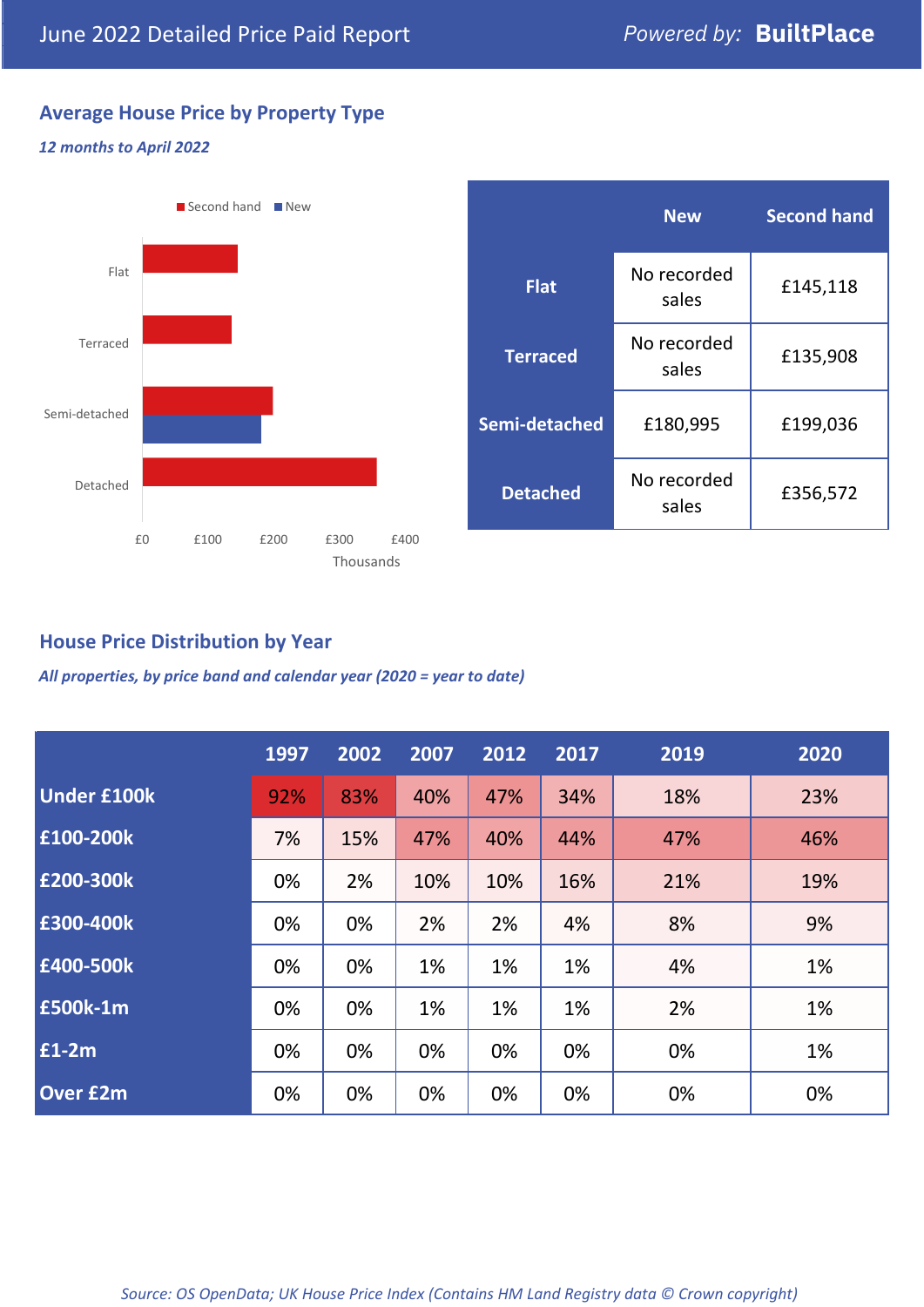# **Transactions (February 2022 data)**

*Annual Transactions, Indexed (2001-05 average = 100)*



There were 1,254 transactions in Rossendale during the 12 months to February 2022. This is 72% of the average from 2001-05 and suggests activity is below pre-downturn levels.

Transactions in Rossendale have grown by 8.9% since 2014, compared to changes of +3.4% for North West and -7.7% for England.



#### *Cash and New Build Sales as % of Total, by Year*

*Note: The data on this page EXCLUDES transactions identified as transfers under a power of sale/repossessions, buy-to-lets (where they can be identified by a mortgage), and transfers to non-private individuals - i.e. it comprises only Land Registry 'A' data.*